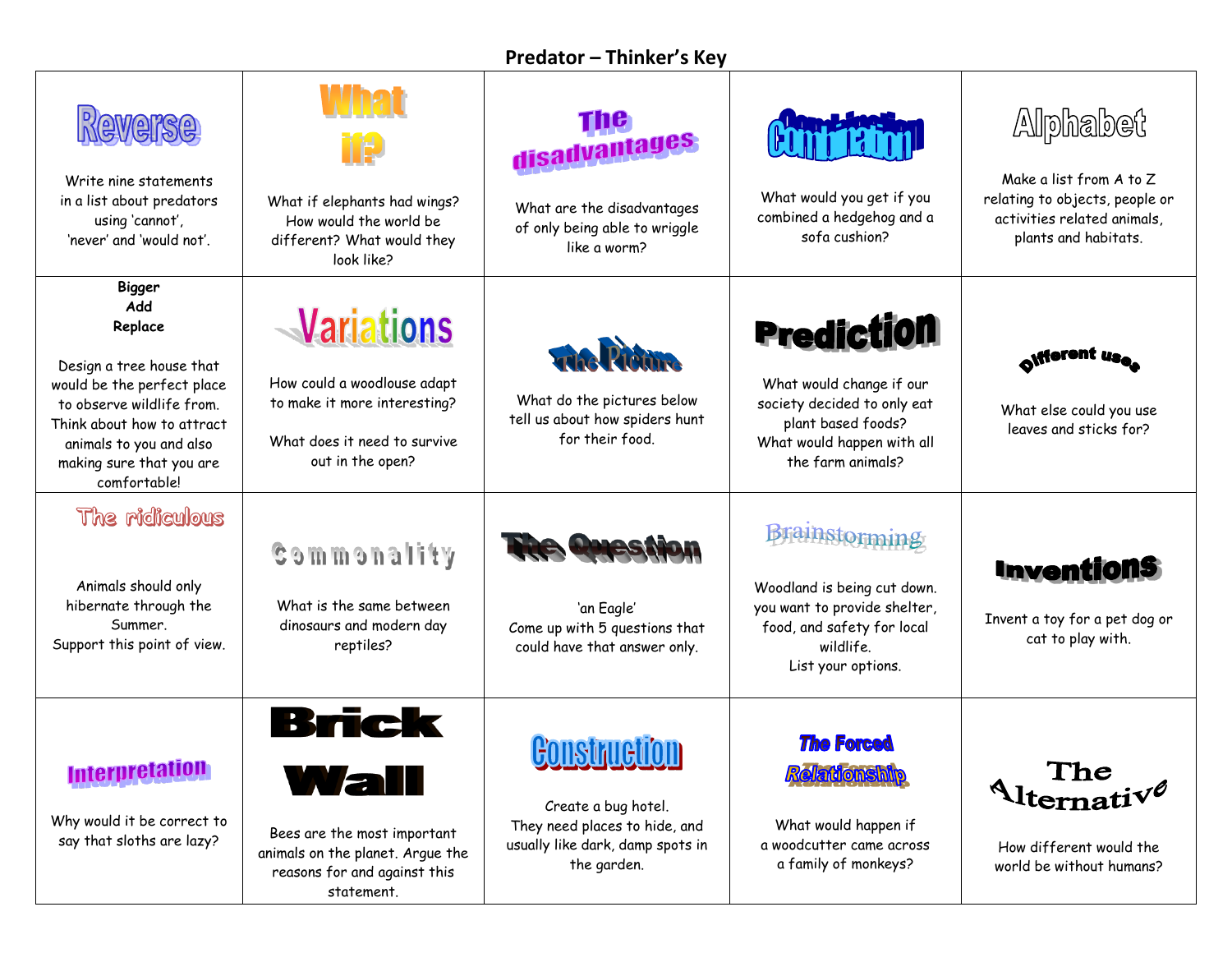## Home Learning – Topic

Look at the Thinker's Key below. Throughout the week, try to complete one activity on each day. You may choose which activities you like and can record them in any way. This could be writing in your exercise books, typing up on the computer or taking photographs.

Try to include a variety of different tasks and play to the strengths of your children to keep them engaged. Some of the tasks lend themselves to writing, some are more creative and some just require a lot of imagination!

The Pictures for 'picture this' are on the page below! Beware, there are some gruesome looking spiders.